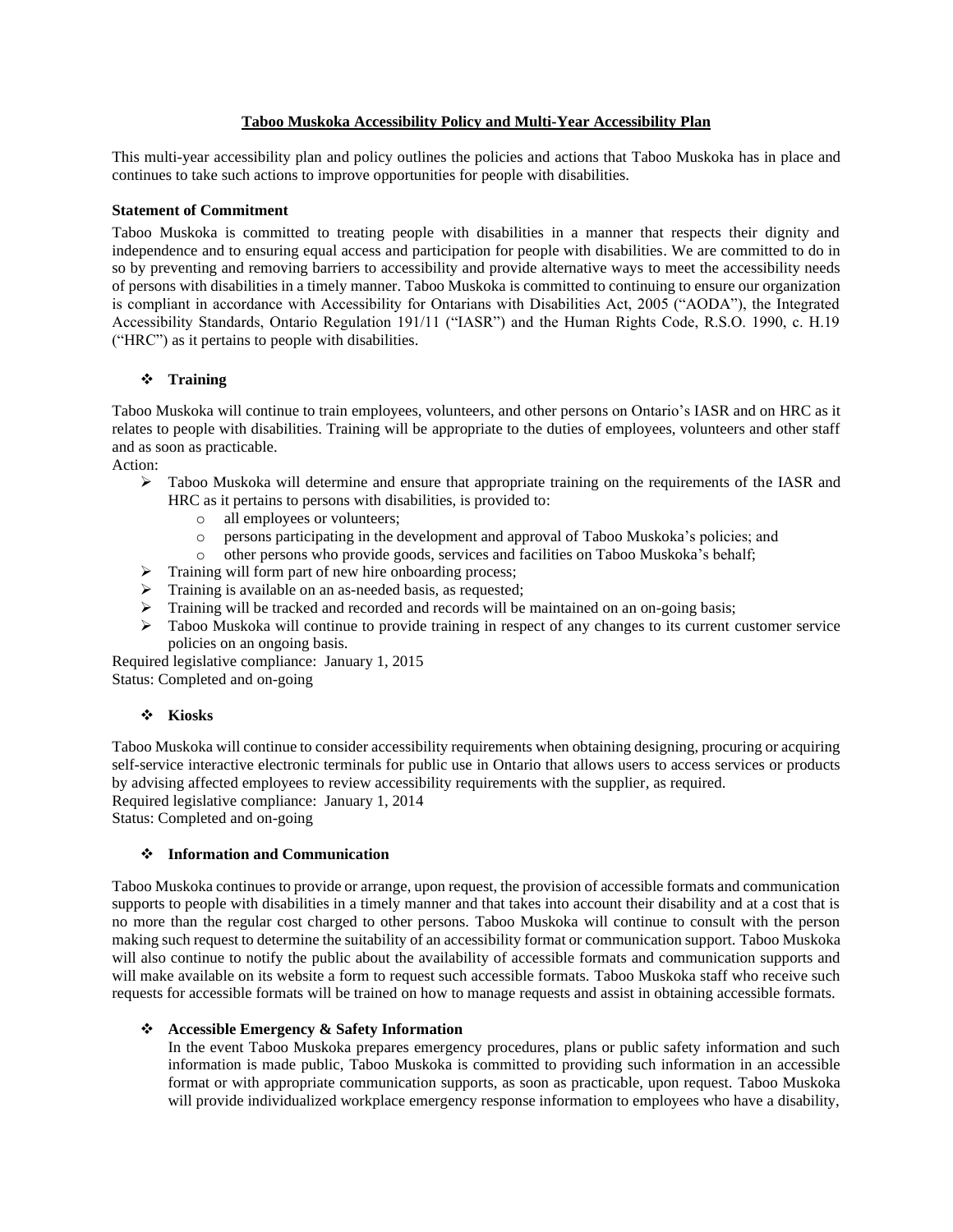if the disability is such that the individualized information is necessary and Taboo Muskoka is aware of the need for accommodation due to the employee's disability.

Action:

- $\triangleright$  Taboo Muskoka will continue to inform employees that Taboo Muskoka is committed to providing accessible emergency response information as required and will continue to determine whether any new or current employees require same;
- $\triangleright$  fire, safety and emergency response information that is publicly available, is available in accessible formats or with appropriate communication supports, upon request.

Required legislative compliance: January 1, 2012

Status: Completed and on-going

# ❖ **Feedback, Accessible Formats and Communication Supports**

Taboo Muskoka continues to be committed to ensuring that individuals with disabilities have the ability to access our feedback process.

Action:

- $\triangleright$  Taboo Muskoka will continue to provide and/or arrange for the provision of accessible formats of information and communication supports as requested;
- ➢ Taboo Muskoka will continue to consult with persons making information and/or communication support requests to determine the suitability of the accessible format and/or communication support;
- ➢ Taboo Muskoka will continue to ensure feedback, accessible formats and/or any communication support(s) requested are available in more accessible formats upon request by individuals with disabilities and at a cost no more than the regular cost charged to other persons;
- ➢ Feedback forms and Alternative Format Request forms are available in an accessible format, taking the person's disability needs into account, upon request;
- ➢ Taboo Muskoka will respond to the feedback in a timely manner and in an accessible format. Required legislative compliance: January 1, 2015

Status: Completed and on-going

#### ❖ **Accessible Websites and Website Content**

Taboo Muskoka continues to be committed to making publically available information accessible upon request. Taboo Muskoka's website and web content conform with WCAG 2.0 Level AA.

Required legislative compliance: January 1, 2021 Status: Completed

# ❖ **Employment**

Taboo Muskoka is committed to ensuring our employment practices are fair and accessible by removing any barrier that prevents or hinders the recruitment process. We will also ensure the accessibility needs of employees with disabilities are taken into account if or when using performance management, career development and redeployment processes.

Action:

Recruitment:

- $\triangleright$  potential candidates, employees, staff and the public are notified via our website, in job postings or verbally that Taboo Muskoka accommodates people with disabilities during the recruitment and assessment process;
- $\triangleright$  applicants are notified when they are selected for an interview that accessible accommodation can be provided, accommodations are available upon request in relation to the materials or processes to be used;
- $\triangleright$  Taboo Muskoka shall consult with the applicant to arrange suitable accessible accommodation taking into account the applicants accessibility needs;
- $\triangleright$  When Taboo Muskoka notifies the successful applicant of its policies for accommodating employees with disabilities when making offers of employment.

Informing Employees of Supports and Accessible Formats:

- ➢ Taboo Muskoka will inform its new and existing employees of its policies, and any changes to same, used to support employees with disabilities, including, job accommodations taking into account the employee's accessibility needs;
- ➢ Taboo Muskoka will provide accessible workplace information to employees and staff upon request via email and on its intranet and is available in accessible formats upon request;